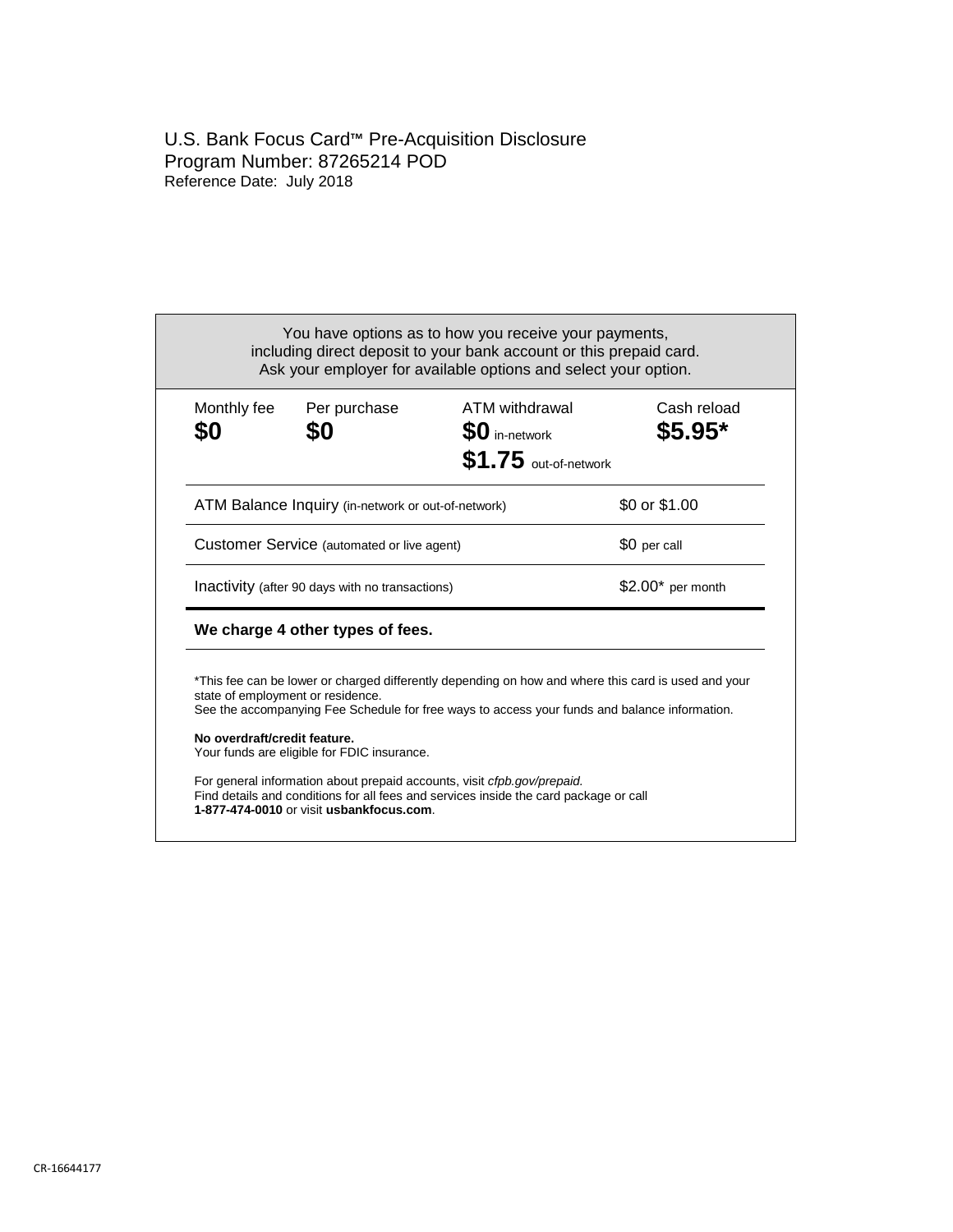# U.S. Bank Focus Card™ Fee Schedule

Program Number: 87265214 POD

Effective Date: July 2018

| <b>All fees</b>                                | <b>Amount</b>         | <b>Details</b>                                                                                                                                                                                                                                                                                                                                                           |  |  |
|------------------------------------------------|-----------------------|--------------------------------------------------------------------------------------------------------------------------------------------------------------------------------------------------------------------------------------------------------------------------------------------------------------------------------------------------------------------------|--|--|
| <b>Add money</b>                               |                       |                                                                                                                                                                                                                                                                                                                                                                          |  |  |
| <b>Check Reload</b>                            | 5% or<br>\$5.00 min.  | This is not our fee and is subject to change. Fee of up to 5% of<br>check value may apply when cashing a check to load your card at<br>Ingo Money. Money in Minutes - 2% (pre-printed payroll or gov't<br>checks) or 5% (all other checks), minimum \$5.00. Money in 10<br>Days - no fee. Fee is deducted from check value. Go to<br>ingomoney.com for more information. |  |  |
| Cash Reload - Visa<br>Readylink                | Varies by<br>retailer | Third party fee may apply when reloading your card at a Visa<br>Readylink network. Fee is paid to third party at the time of reload.<br>Go to usa.visa.com/pay-with-visa/cards/services-locator.html for<br>locations.                                                                                                                                                   |  |  |
| Cash Reload -<br>GreenDot                      | \$5.95                | This is not our fee and is subject to change. Fee of up to \$5.95<br>may apply when reloading your card at GreenDot <sup>®</sup> . Fee is paid to<br>third party at the time of reload. Go to greendot.com for more<br>information.                                                                                                                                      |  |  |
| Get cash                                       |                       |                                                                                                                                                                                                                                                                                                                                                                          |  |  |
| ATM Withdrawal (in-<br>network)                | \$0                   | This is our fee per withdrawal. "In-network" refers to the U.S. Bank<br>or MoneyPass <sup>®</sup> ATM networks. Locations can be found at<br>usbank.com/locations or moneypass.com/atm-locator.                                                                                                                                                                          |  |  |
| ATM Withdrawal (out-<br>of-network)            | \$1.75                | This is our fee per withdrawal. "Out-of-network" refers to all the<br>ATMs outside of the U.S. Bank or MoneyPass ATM networks.<br>You may also be charged a fee by the ATM operator even if you<br>do not complete a transaction.                                                                                                                                        |  |  |
| <b>Teller Cash</b><br>Withdrawal               | \$0                   | This is our fee for when you withdraw cash from your card from a<br>teller at a bank or credit union that accepts Visa®.                                                                                                                                                                                                                                                 |  |  |
| <b>Information</b>                             |                       |                                                                                                                                                                                                                                                                                                                                                                          |  |  |
| <b>ATM Balance Inquiry</b><br>(in-network)     | \$0                   | This is our fee per inquiry. "In-network" refers to the U.S. Bank or<br>MoneyPass ATM networks. Locations can be found at<br>usbank.com/locations or moneypass.com/atm-locator.                                                                                                                                                                                          |  |  |
| <b>ATM Balance Inquiry</b><br>(out-of-network) | \$1.00                | This is our fee per inquiry. "Out-of-network" refers to all the ATMs<br>outside of the U.S. Bank or MoneyPass ATM networks. You may<br>also be charged a fee by the ATM operator.                                                                                                                                                                                        |  |  |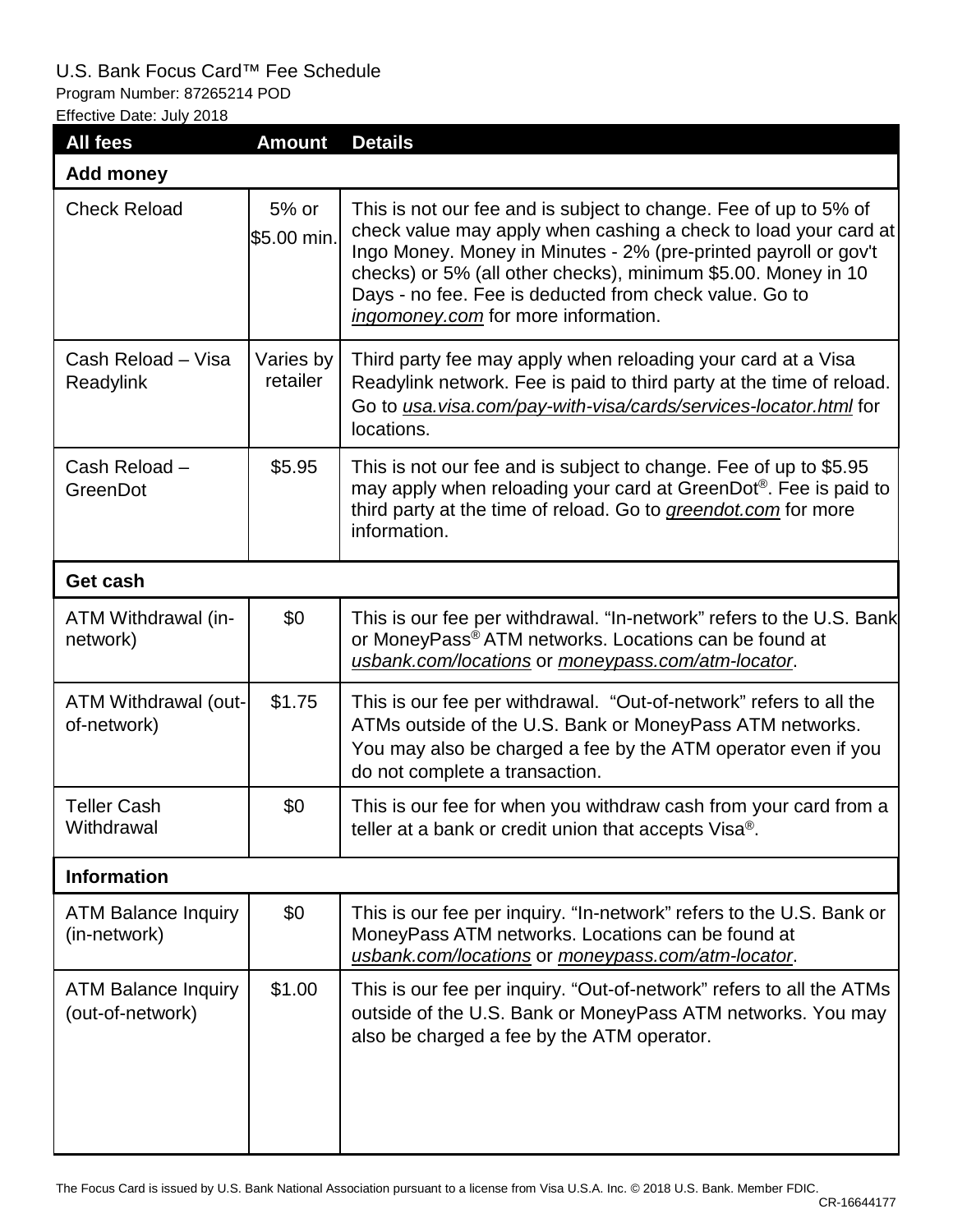| Using your card outside the U.S.                     |         |                                                                                                                                                                                                                                                                                                                                                                                                                                                                                                                                                                                                                                           |  |  |
|------------------------------------------------------|---------|-------------------------------------------------------------------------------------------------------------------------------------------------------------------------------------------------------------------------------------------------------------------------------------------------------------------------------------------------------------------------------------------------------------------------------------------------------------------------------------------------------------------------------------------------------------------------------------------------------------------------------------------|--|--|
| International<br>Transaction                         | 3%      | This is our fee which applies when you use your card for<br>purchases at foreign merchants and for cash withdrawals from<br>foreign ATMs and is a percentage of the transaction dollar<br>amount, after any currency conversion. Some merchant and ATM<br>transactions, even if you and/or the merchant or ATM are located<br>in the United States, are considered foreign transactions under<br>the applicable network rules, and we do not control how these<br>merchants, ATMs and transactions are classified for this purpose.<br>For Connecticut, Illinois and Pennsylvania workers, all<br>international purchase fees are waived. |  |  |
| <b>International ATM</b><br>Withdrawal               | \$3.00  | This is our fee per withdrawal. You may also be charged a fee by<br>the ATM operator even if you do not complete a transaction.                                                                                                                                                                                                                                                                                                                                                                                                                                                                                                           |  |  |
| <b>International ATM</b><br><b>Balance Inquiry</b>   | \$1.00  | This is our fee per inquiry. You may also be charged a fee by the<br>ATM operator.                                                                                                                                                                                                                                                                                                                                                                                                                                                                                                                                                        |  |  |
| <b>Other</b>                                         |         |                                                                                                                                                                                                                                                                                                                                                                                                                                                                                                                                                                                                                                           |  |  |
| <b>Card Replacement</b>                              | \$5.00  | This is our fee per replacement of your card, whether mailed to<br>you with standard delivery (up to 10 business days) or provided to<br>you by your employer/sponsor. This fee is waived for your first<br>card replacement in a 12-month period. This fee will be charged<br>for each additional replacement during the same 12 months. For<br>Connecticut, Hawaii and Pennsylvania workers, this fee is waived.                                                                                                                                                                                                                        |  |  |
| <b>Card Replacement</b><br><b>Expedited Delivery</b> | \$10.00 | This is our fee for expedited delivery (up to 3 business days)<br>charged in addition to any Card Replacement fee.                                                                                                                                                                                                                                                                                                                                                                                                                                                                                                                        |  |  |
| <b>Card Replacement</b><br><b>Overnight Delivery</b> | \$20.00 | This is our fee for overnight delivery charged in addition to any<br>Card Replacement fee.                                                                                                                                                                                                                                                                                                                                                                                                                                                                                                                                                |  |  |
| Inactivity                                           | \$2.00  | This is our fee charged each month after you have not completed<br>a transaction using your card for 90 consecutive days. For<br>Connecticut, Illinois, and Pennsylvania workers, this fee will be<br>waived for the first 12 months of inactivity (based on cardholder-<br>initiated balance changing transactions). For Texas residents, this<br>fee will not be charged after one year of inactivity. For Minnesota<br>and Montana workers this fee is waived. For Hawaii workers,<br>accounts with a balance of \$0.00 and no activity for more than 6<br>months may be closed.                                                       |  |  |

Your funds are eligible for FDIC insurance up to \$250,000. FDIC insurance protects deposits from loss due to bank insolvency. See *[fdic.gov/deposit/deposits/prepaid.html](http://fdic.gov/deposit/deposits/prepaid.html)* for details.

No overdraft/credit feature.

Contact Cardholder Services by calling **1-877-474-0010**, by mail at P.O. Box 551617, Jacksonville, FL 32255 or visit *usbankfocus.com*.

For general information about prepaid accounts, visit *cfpb.gov/prepaid*. If you have a complaint about a prepaid account, call the Consumer Financial Protection Bureau at 1-855-411-2372 or visit *cfpb.gov/complaint*.

Important information: Fee waivers for workers of a particular state are applied based on information from the sponsoring employer regarding your state of employment.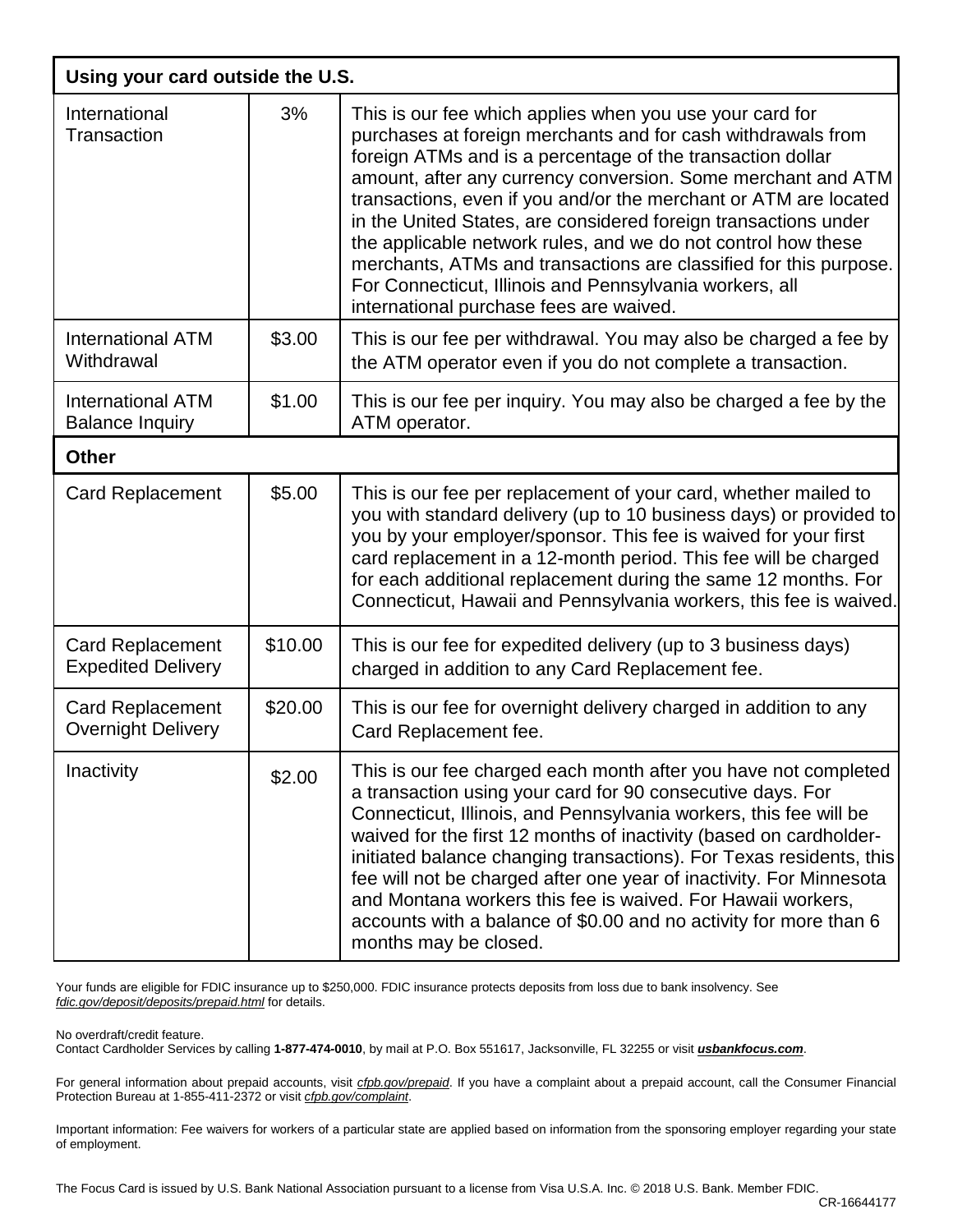## **State-Specific Pre-Enrollment Disclosure**

The following is important information about the U.S. Bank Focus Card™ program offered by your employer to you. If you are employed in **Connecticut, Hawaii, Illinois, Minnesota, New Hampshire, Pennsylvania, or Vermont,** the following disclosures are applicable. Additionally, please review the U.S. Bank Focus Cardholder Agreement and Fee Schedule provided to you by your employer for a complete list of terms and conditions and a complete list of fees associated with the card.

*Payroll Options*. You have options as to how you receive your pay, including the Focus Card. Use of the Focus Card is voluntary and you may change the method by which you receive your pay at any time. Please see your employer for more details.

*Access to Your Wages at No Charge*. There are several ways to access your pay from the payroll card account without incurring fees. Domestic withdrawals at any in-network ATM, as indicated on your Fee Schedule, are always at no cost. In addition, there is no cost for domestic teller assisted cash withdrawals of up to your full net wages at any bank that is a member of the Visa® or Mastercard® network. You also may use your card to make purchases and pay bills wherever Visa or Mastercard cards are accepted, and many merchants provide cash back with purchases without fees. Foreign transactions may carry fees. Please note, there are transaction limits (including limits on withdrawals) on the Focus Card which protect you from potential fraud. In the event your balance exceeds the daily withdrawal limits and you would like to withdraw all your funds, please contact Cardholder Services at 877-474-0010.

*Fees*. The Focus Card offers many transactions and services at no cost. There are no fees for enrolling and participating in the program, receiving and activating your first payroll card or accessing your wages as specified above. In addition, there are no overdraft or dormancy fees associated with your card. *Some transactions, services and methods of cash access may have fees.* The Cardholder Agreement and Fee Schedule provided to you together with and as part of this disclosure contain a list of fees that may be incurred when using your card. Please retain the Fee Schedule so you can refer to it. You may not be charged any fees by the card issuer other than those listed on the Fee Schedule. *Thirdparties, like ATM operators and mobile carriers, may charge you additional fees when you use their services*.

*How to Access Your Account Balance*. You can access your account balance online at [www.usbankfocus.com](http://www.usbankfocus.com/) or by calling Cardholder Services at 877-474-0010. You can use these services 24 hours a day, 7 days a week without cost. You also can sign up to receive email or text alerts with information about your account balance. Log into [www.usbankfocus.com](http://www.usbankfocus.com/) and select the "ALERTS" option to sign up for these services.

*How to Access Transaction Histories*. You may view a 12-month history of your payroll card transactions electronically at [www.usbankfocus.com.](http://www.usbankfocus.com/) You also may request a 24-month written history, or elect to receive monthly written transaction histories, by calling 877-474-0010 or writing us at Focus Card Services, P.O. Box 9127, Minneapolis, MN 55480.

*Closing Your Payroll Card Account*.You may close your payroll card account by calling Cardholder Services at 877-474- 0010. When you close your account, you may request the remaining balance in the Focus Card account be paid to you by check. You will not be charged a fee for closing the account or receiving your balance by check. However, you will be responsible for applicable fees associated with transactions you authorized prior to closing the account.

*Link to Credit*. The Focus Card does not offer credit features.

*Replacement Card Prior to Expiration Date.* U.S. Bank will send you a replacement card at no cost before the expiration date listed on your card.

The Focus Card is issued by U.S. Bank National Association pursuant to a license from Visa U.S.A. Inc. or Mastercard International Incorporated. Mastercard is a registered trademark and the circles design is a trademark of Mastercard International Incorporated. ©2019 U.S. Bank. Member FDIC. CR-16918161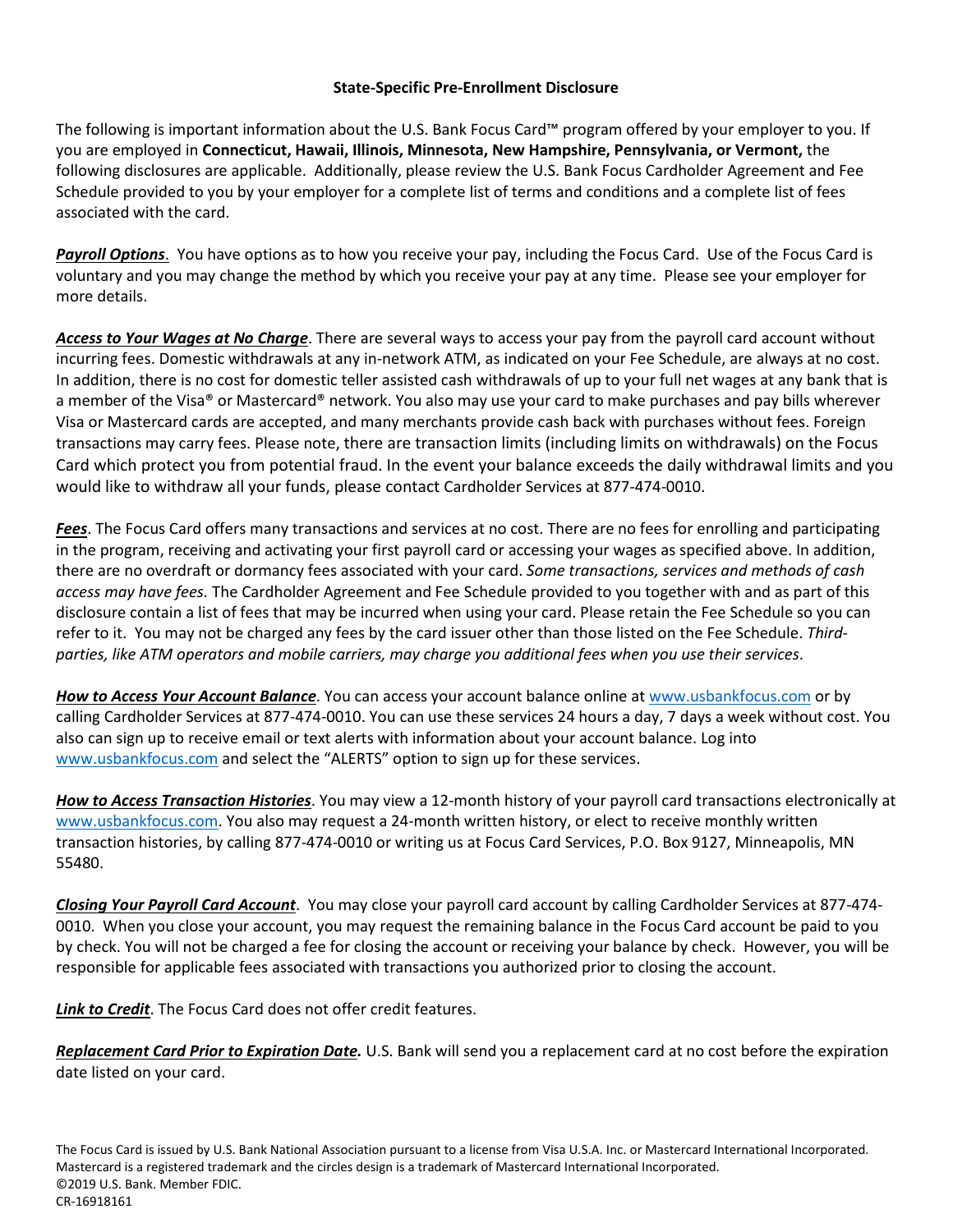#### **Additional Disclosures Required for Hawaii Employees**

The following list of payroll card services is guaranteed under Hawaii law, at no cost to you, for any payroll card program offered by your employer.

- (A) A pay card on which the employee may receive wages, with no charges for the application, initiation, transfer, loading of wages by the employer, privilege of participation, or distribution or delivery of the initial pay card;
- (B) The ability during each pay period for the employee to make at least three free withdrawals from the pay card, at least one of which permits withdrawal of the full amount of the employee's net wages on the card at a federally insured depository institution or at that institution's affiliated automated teller machines;
- (C) The means to access the balance or other account information online and via telephone offered in conjunction with the pay card in a manner that allows access to account information twenty-four hours a day, seven days a week without charging a fee;
- (D) A readily accessible electronic history of the employee's account transactions covering at least sixty days preceding the date the employee electronically accesses the account;
- (E) Upon oral or written request or via electronic signature by the employee, a written history of the account transactions covering at least sixty days prior to the employee's request;
- (F) No pay card shall assess an overdraft fee or charge pursuant to the pay card issuer's overdraft service against an employee or the employee's account; and
- (G) The ability to close a pay card account and obtain payment of the balance remaining on the card.

### **Additional Disclosures Required for Minnesota Employees**

Wages may be paid by electronic fund transfer to a payroll card account as follows:

**1.** *Consent.* The employee must voluntarily consent in writing before the employer initiates payment to a payroll card account. Consent may not be made a condition of hire or continued employment.

- The written consent must be signed by the employee and must include the terms and conditions of the payroll card account option (including an itemized list fees that may be deducted by the employer or issuer, the dollar amount of such fees, the requirements of the payroll card statute, and whether third parties may assess additional fees). A copy of the signed written consent must be provided to the employee and retained by the employer.
- **2***. Cash Access.* The employee must be provided a free transaction that permits withdrawal of up to the employee's entire net pay, as stated on his earning statement, on or after his regular payday.

**3.** *Ownership of Funds.* Wages paid to a payroll card account must be owned by the employee.

**4.** *Disclosures.* When offering an employee the option of receiving wages to a payroll card account, an employer must provide the employee with written disclosure (in plain language) of the following:

- All of the employee's wage payment options;
- The terms and conditions of the payroll card account option, including a complete itemized list of all fees that may be deducted by the employer or card issuer, the dollar amount of each fee, and the requirements of the payroll card statute; and
- Whether third parties may assess additional transaction fees. A copy of the written disclosure must be provided to the employee.

**5.** *Language Requirements***.** If the employer offers a payroll card to an employee using materials in a language other than English, all disclosures, written consent, and payroll card account agreements must be in that other language.

**6.** *Fees***.** An employer may not charge an employee for:

- Initiation, participation, loading or other fees to receive wages to a payroll card account;
- Inactivity or dormancy; and
- Fees not disclosed to the employee.

**7.** *Transaction Histories***.** Upon the employee's written or oral request, the employer must provide the employee with one free transaction history each month that includes all deposits, withdrawals, deductions or charges by any entity from or to the payroll card account.

**8.** *Link to Credit***.** The card or card account may not be linked to any form of credit including a loan against future pay or a cash advance on future pay.

**9.** *Change in Payment Option***.** An employee may request to be paid using another method allowed by law. Upon receiving such a request, the employer must provide the employee with a form on which to indicate the change. The employer must begin payment using the other method within 14 days of the employee's request.

**10.** *Issuer Registration***.** A payroll card issuer must file with the commissioner a notice containing the entity's true name, any other names under which it does business, the entity's address (not a P.O. Box), and its telephone number.

**11.** *Personal Information***.** Unless an employee consents in writing, information generated by the employee's possession or use of a

The Focus Card is issued by U.S. Bank National Association pursuant to a license from Visa U.S.A. Inc. or Mastercard International Incorporated. Mastercard is a registered trademark and the circles design is a trademark of Mastercard International Incorporated. ©2019 U.S. Bank. Member FDIC.

CR-16918161